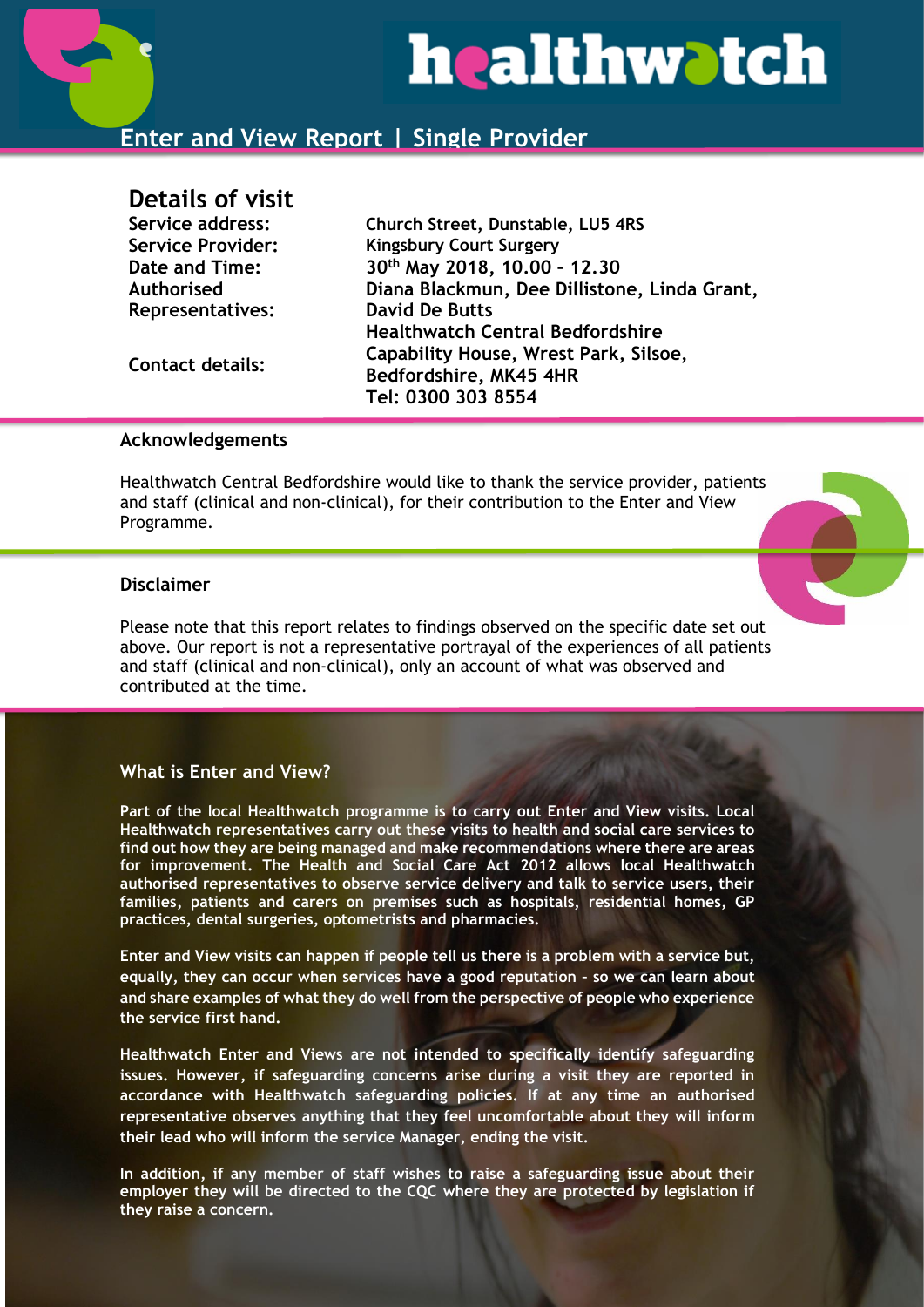# **Purpose of the visit**



- $\triangleright$  To engage with patients of GP Practices and understand how dignity is being respected;
- $\triangleright$  Identify examples of good working practice;
- ➢ Observe patients engaging with staff (clinical and non-clinical), and their surroundings.

# **Strategic drivers**

- Care Quality Commission dignity and wellbeing strategy.
- GP Surgeries are a Local Healthwatch priority.

# **Methodology**

This was an announced Enter and View Visit carried out at the **Kingsbury Court** Surgery in **Dunstable**.

A letter and posters announcing Healthwatch Central Bedfordshire's visit were previously sent to the practice. A questionnaire was also sent to the Practice Manager to complete prior to the visit. Healthwatch Central Bedfordshire (HWCB) also delivered copies of a questionnaire for patients to fill in, together with a 'response box', to post their completed questionnaires prior to HWCB's visit. The purpose was to minimise disruption and inconvenience to patients during the visit.

On the day of the visit, the Practice Manager had arranged 'booked slots' for HWCB representatives to talk to a GP and members of their administration and clinical staff. This was in addition to speaking to patients in the waiting area. Representatives also undertook a tour of the premises to observe accessibility, including disabled access, the availability of patient information and condition of the building.

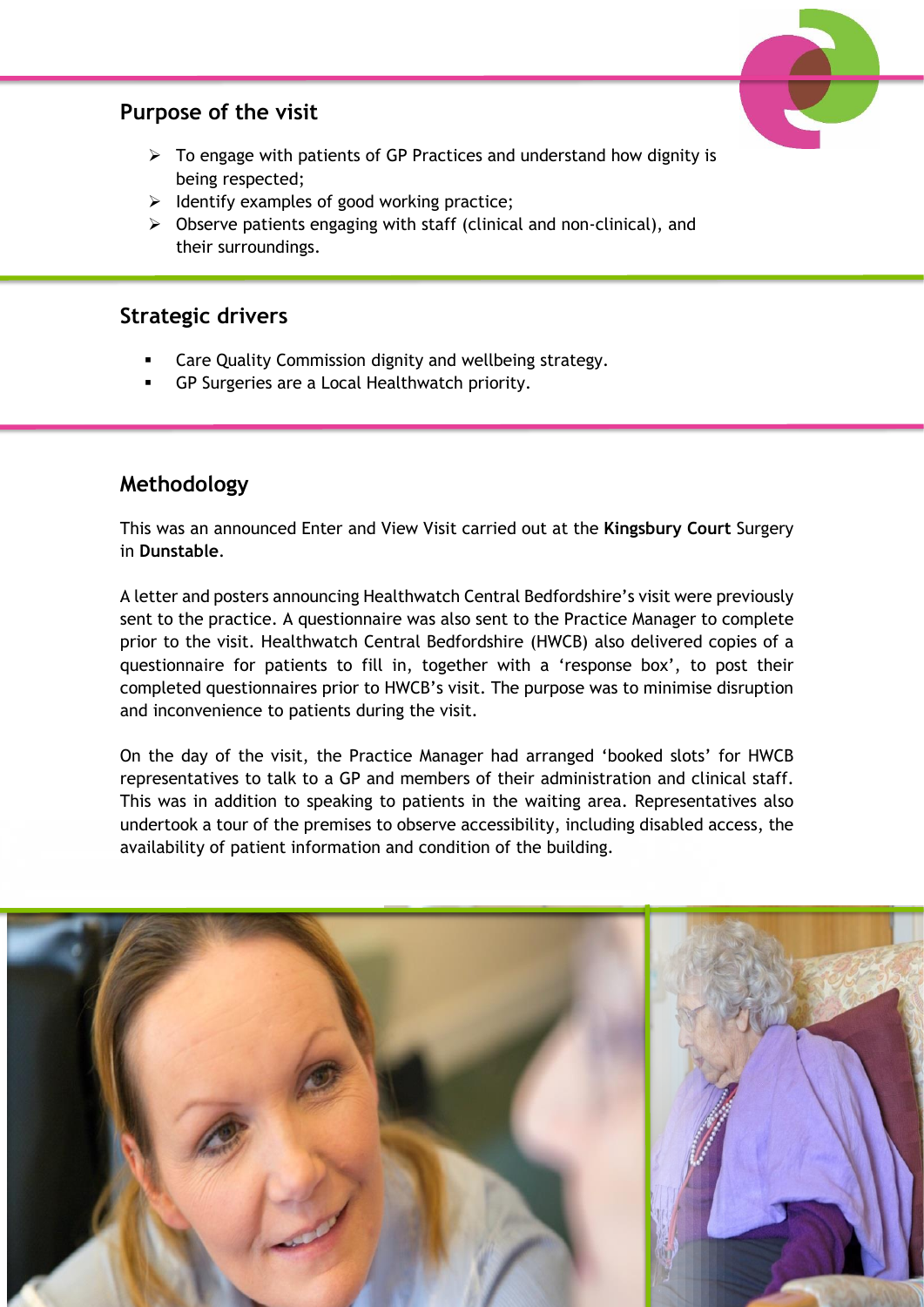# **Summary of findings**

The Kingsbury Court Practice appears to be a well-run, progressive Practice which strives to put the needs of its patients at the fore. It operates from a modern (1991) 2-storey building sited in a cul-de-sac off the main Luton to Dunstable road near to Dunstable town centre.

The premises are clean, light and airy, and are well signposted from the outside. A lift is not available for patients to access the clinical rooms on the upper floor which may cause difficulty for less able-bodied patients.

Access from the street leads into the reception area which is reasonably wheelchair, buggy and pushchair friendly. A SystmOne touchscreen is located in this area for patients to record their arrival. A hearing loop is also available, with clear signposting to patient toilets.

# **Results of visit**

## **Staff - The Practice has the following members of staff:**

- 4 GPs\*\* 3 males and 1 female
- 3 GPs are Partners, 1 is a salaried GP
- 1 Practice Manager
- 2 Practice Nurses
- 1 Nurse Prescriber
- 2 Minor Illness Nurses

#### **Specialist Services provided:**

- Long Term Conditions (LTCs)
- Diabetes Clinic 2 per week
- Physiotherapy 1 afternoon per week
- Antenatal Clinic Wednesday afternoon
- Child Health Development Thursday afternoon
- Flu Injections
- 1 Healthcare Assistant (HCA)
- 7 Reception staff
- 7 Other Staff Members
- \*\* one GP interviewed expressed a desire to recruit another female GP to give patients more choice
- COPD Clinic
- Minor Operations
- Travel Immunisations
- Flu Injections
- Minor Illness
- Sexual Health & Family Planning
- Cervical Screening
- Counselling delivered by Bedfordshire Wellbeing Service

# **Surgery hours:**

| Monday         | 8:00 am to 8.00 pm** |  |
|----------------|----------------------|--|
| <b>Tuesday</b> | 8:00 am to 6:30 pm   |  |
| Wednesday      | 8:00 am to 6:30 pm   |  |
| Thursday       | 8:00 am to 6:30 pm   |  |
| Friday         | 8:00 am to 6:30 pm   |  |

Saturday - Closed Sunday - Closed

\*\*Pre-booked telephone appointments from 6.30 – 8pm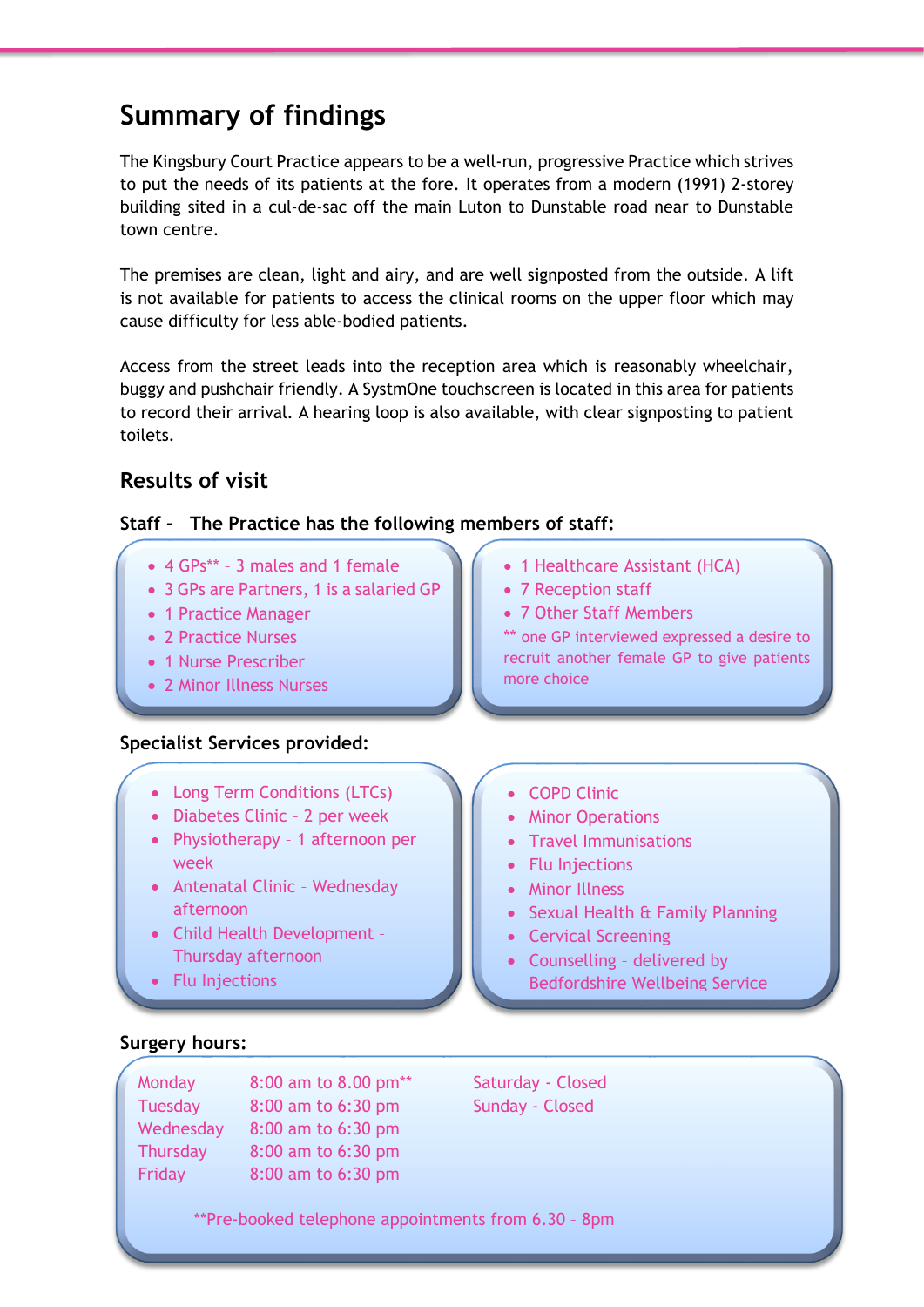# **Environment**

#### **Other observations included:**

The waiting area contains cushioned-bench type seating, several noticeboards which are full of useful information for patients, and a variety of magazines and pamphlets for patients to use. Children's toys are also available for younger patients.

There is an abundance of patient information, as well as details of the Patient Participation Group (PPG) which is known as 'Friends of Kingsbury Court Surgery', and a notice inviting patients to attend quarterly meetings.

Patients are called in for their appointment by the clinicians entering and calling their name.

## **Car Parking**

Ten dedicated staff parking spaces are located at the rear of the building, with four 'on street' public spaces outside the Practice, however these are not allocated solely for use by the Surgery, and there are no disabled parking slots available outside. However, there is a public car park nearby with disabled parking spaces, although this is located on the other side of the busy main road.

#### **Patient Information**

A wealth of Patient Information is available; on noticeboards, on the comprehensive Practice Website and in the Practice leaflet.

#### **Registration at the Practice**

Patients are encouraged to register online to enable them to access online services, although the vast majority call in to reception to pick up registration forms. Once completed, an appointment is made with the HCA for a new patient check where all the patient's information is recorded.

The Practice does not have a Temporary Residents Policy, as visiting patients can use the walk-in centres at either Luton or the Luton & Dunstable Hospital.

#### **Patient Participation Group (PPG)**

There is a very active PPG which is known as 'The Friends of Kingsbury Court Surgery'. Formed as a virtual group in 2011 which invited patients to comment on services on the Practice website. In 2016 the group adopted its current name and invited patients to join and attend quarterly meetings.

The PPG has 22 active members, mainly older and/or retired. Activities include helping with surveys and attending flu clinics to chat to patients and distribute leaflets.

The PPG produces a comprehensive A5 booklet 'Patient Participation Group Report' which contains a brief history of the group, the action plan and outcomes of the previous year, demographics of the group, detailed analysis of patient surveys, and the priorities and action plan for the group.

## **Patient Consultation**

This is achieved by the annual patient survey carried out in conjunction with the PPG. The report is written and circulated to GPs and all staff, both clinical and administrative, and then discussed at meetings. The report is circulated to patients via the PPG's booklet.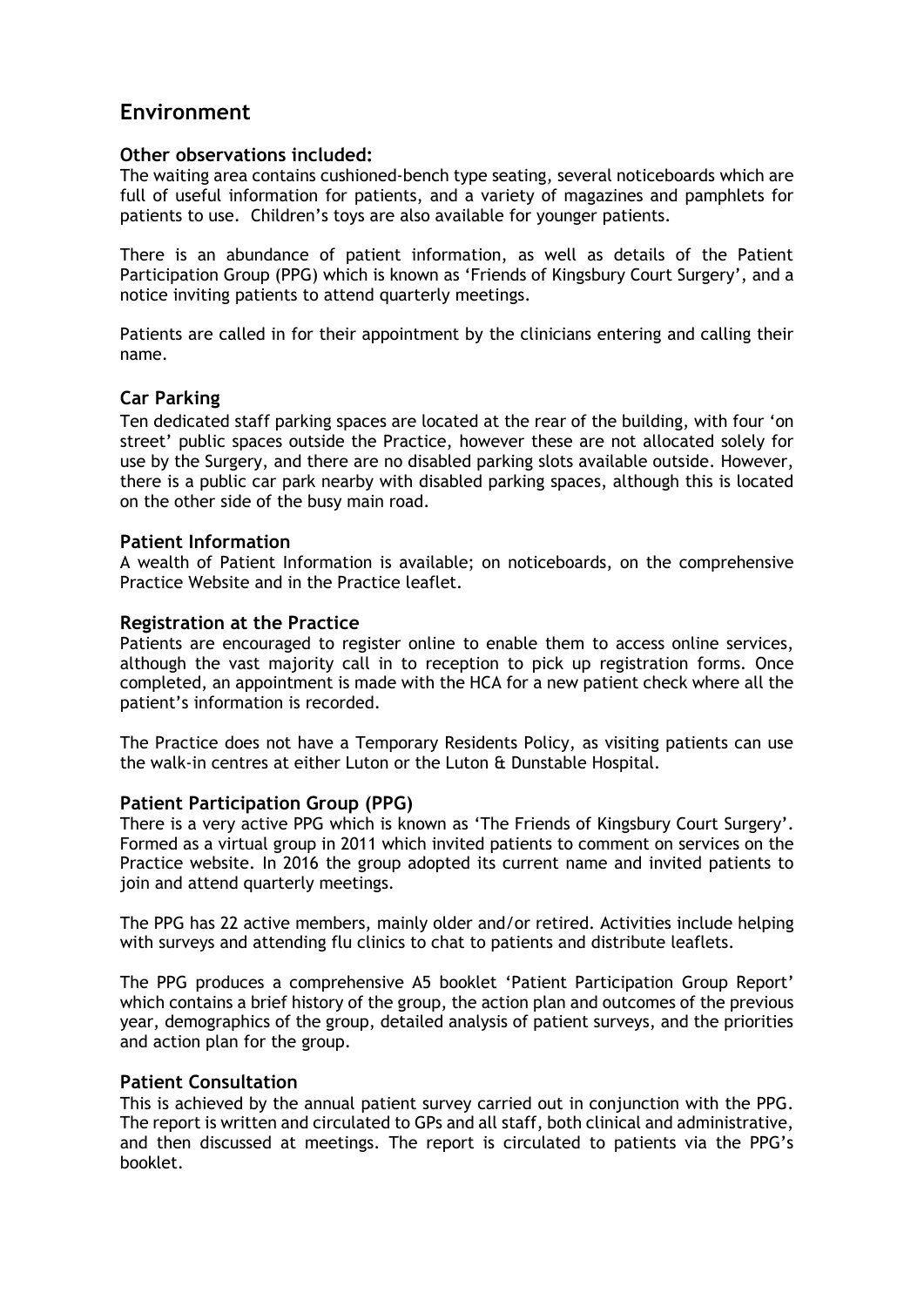#### **Appointments System**

Patients may book appointments online, in person or by telephone. Telephone consultations may be booked during the day and are available on Monday evenings between 6:30pm and 8:00pm. Appointments are for 10 minutes, or 15 minutes for extended appointments.

Home visits are available to patients who are housebound or in exceptional cases but must be booked before 10:30am daily.

#### **Out of Hours Care**

This is provided via the NHS 111 telephone service. Patients are informed through Practice leaflets, on the website and on the answerphone when the surgery is closed.

#### **Medication & Prescriptions**

Repeat prescriptions can be ordered online or in person at the surgery, and the turnaround time is 72 hours or less.

Patients medications are reviewed 6 monthly, or more frequently depending on the type of medication, and managed together with the patient. The next review date appears on the prescription slip.

#### **Patient Questionnaire Results**

**13** patients completed questionnaires prior to the visit by HWCB representatives. The results of the questionnaires completed at the Practice are shown at Appendix A

In summary, of the patients at the Practice who completed the questionnaire:

- a) A very high percentage of patients found it easy to register at the Practice, and of those patients who completed the questionnaire, many had been a patient there for over 50 years.
- b) Approximately one third of patients indicated they had completed a survey within the last year.
- c) Understood the different ways available to book an appointment but added some additional comments about the recent changes to the appointment booking system as follows:
	- o *'I find having to ring at 8am in the morning quite stressful. I do try not to need an urgent appointment'.*
	- o *'Telephone first thing in the morning or book ahead once dates are released. Neither of it ideal. Frustrating for Patients'.*
	- o *'Recently changed. Ring up early morning or email or visit these are all for the same day. The easiest is to say you don't mind who you see'.*
- d) A fairly high percentage said they did not have to wait too long on arrival at the surgery before being called for their appointment and they clearly found the staff very easy to interact with.
- e) The majority of patients felt that they could discuss their needs and concerns with their GP and felt that the GP listens and considers their opinions as well as feeling involved in decisions about their care and treatment. However patients did mention that they '*miss the continuity of seeing the same doctor'* although they understood the challenge this creates for a busy practice.
- f) The majority who completed the questionnaire said they *were* able to choose to see a male or female GP, however a fairly high percentage indicated that there were practitioners they would rather not see. One comment in relation to this question referred to the use of locums.
- g) All respondents stated the reception staff / Practice Manager is accessible and sensitive to their needs.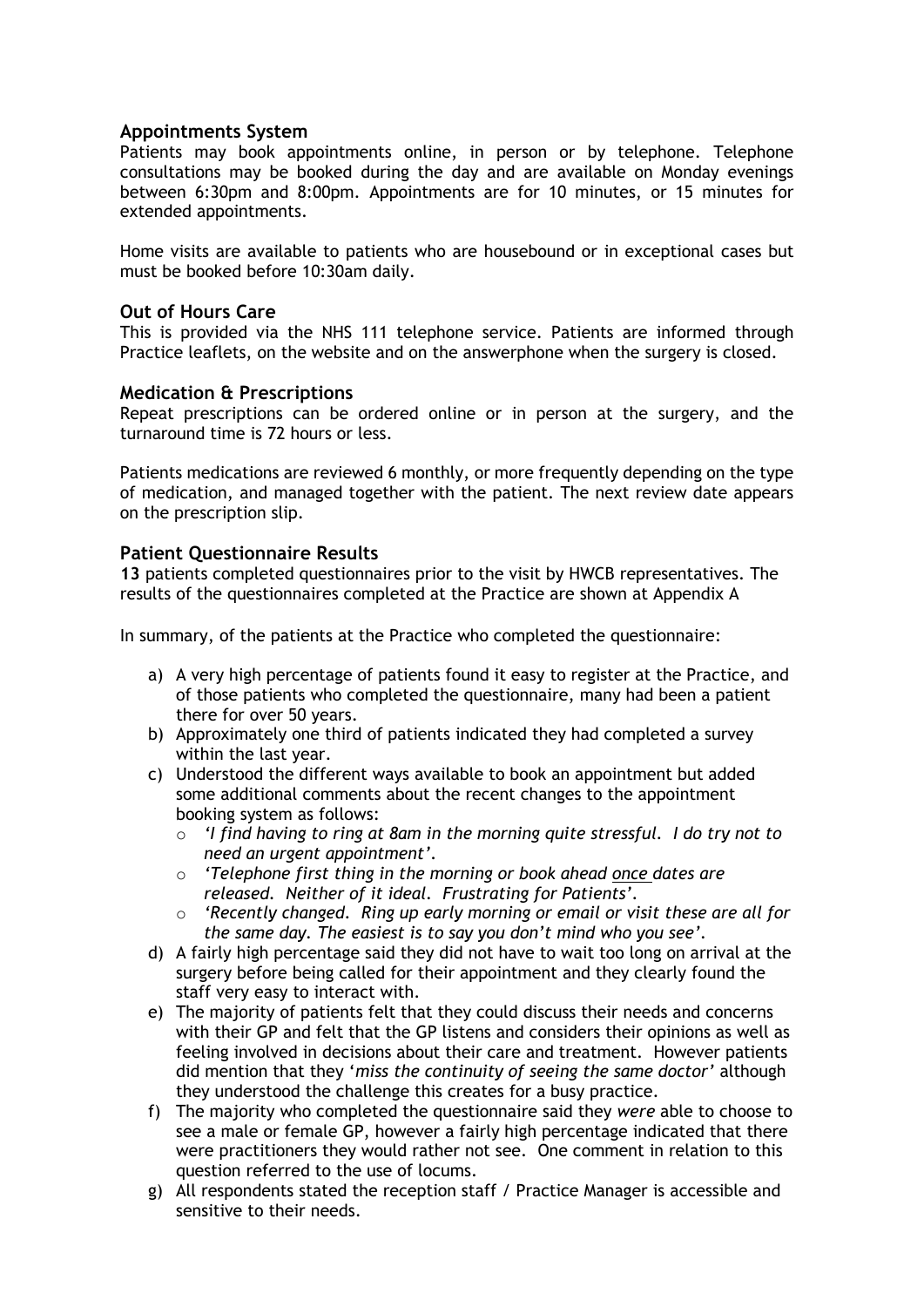

- h) Results of the overall quality, care and treatment at the surgery is scored in question 23 of the Appendix and was rated very high overall.
- i) Interestingly, just under half of patients who filled out the questionnaire, knew how to make a complaint at the surgery. More than half did not.
- j) The majority of patients are aware that the surgery has a PPG. Additional comments were received from members of the PPG, listed on page 11 in Appendix A.
- **EXECT** When asked about making improvements at the surgery, patients were very concerned about a change in Phlebotomy services as many patients now have to go to the Arndale Centre in Luton for a blood test, comments included:
	- o *To include a blood testing service. Two tier operation in Dunstable, patients for blood tests from some surgeries will have to go to the Arndale Centre, Luton.*
	- o *Concerned about the phlebotomy service moving out of area.*

Additional comments received from patients were as follows:

- *I am afraid it is a sad realism that access to one's own GP is a rare occurrence. Lack of continuity and trust in the system is greatly reduced. This surgery does not provide services as others do in Dunstable. It is ridiculous that patients must go to Luton for a Blood Test. Standards in general have been reduced and I believe, with all due respect to GPs, nurses etc., that more services could be provided locally. I repeat, the two-tier system within the same town. I really believe the local Clinical Commissioning Group need to keep a 'sharper eye' on patients' needs. NHS funds should be open to more scrutiny and auditing, too much waste.*
- *Longer hours in the evening.*
- *Doctors being on time.*

#### **Interaction between Patients and Staff**

Representatives observed patients entering the premises, approaching the receptionist and being attended to in a courteous, speedy and expeditious manner.

Patients were seen to interact with reception staff using first names and were confident communicating their needs. Patients did not appear to be occupying the waiting room for unduly long periods before being called for their appointments.

#### **Clinical and non-clinical staff**

All the reception staff seen by representatives were welcoming and friendly, and all were wearing a uniform patterned blouse.

Representatives spoke to several members of staff, all of whom enjoyed working at the surgery, comments included;

> *"I love it and feel honoured and privileged to work here." "It's hard work, but that's the NHS – I do like it." "It would be nice if we had another full-time GP." "The surgery needs more space, more and bigger rooms." "I enjoy helping the patients." "I like it and enjoy working here."*

Many members of staff, clinical and administrative, identified the need for more staff, particularly another GP. Most also expressed the need for larger premises.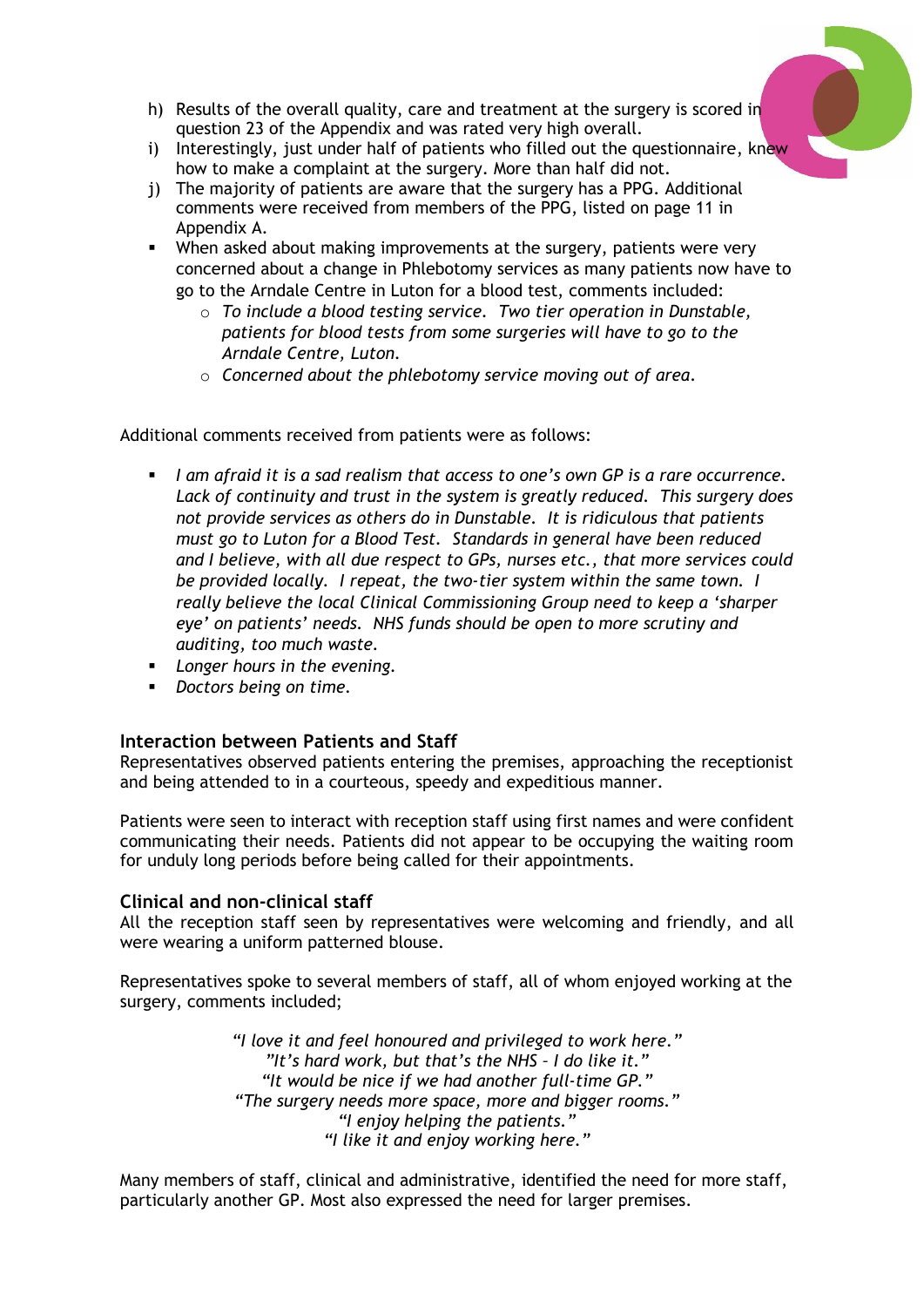#### **Concerns/Complaints Procedure**

The Practice has a well-defined, robust complaints procedure which is available in leaflet form from reception or by downloading a .pdf file from the website. HWCB representatives are pleased to note that the Practice website complaints section also promotes a link to the HWCB website for leaving feedback etc.

All of the members of staff interviewed were fully aware of the complaints procedure.

#### **Additional Findings**

Representatives were advised by a partner GP that it is recognised that the premises are now too small and there is a need for better parking facilities. There is also a need for Community Matrons and Nurses in Central Bedfordshire which it is hoped would be provided by the commissioners at ELFT/CCS.

One observation and comment from a HWCB representative was noted as follows: *'I conducted one of the interviews whilst sitting with a receptionist in their room. I noticed significant queues building when individual patients need care and extra information. Some of the electronic signage alleviates this, but it is not used by all. It creates bottlenecks in reception.*

*Whenever the receptionist has to leave to speak to a Doctor or other clinician, there is no-one behind the desk to meet the needs of patients arriving. The desk is commonly manned by one person, so this is a common experience'*

#### **General comments received from patients included:**

*"I'm very happy with the nurses, and reasonably happy with the doctors. They don't know you as well as they used to, but it can't be helped I suppose." "We're all jumping up and down here about the Phlebotomy Services. You can't get your blood taken here, I wish they'd get the Hub sorted out." It is very difficult to get an appointment when I want one. One of the receptionists can be very abrupt, stern and sharp. You feel you cannot communicate with her." "I would like blood tests to be done here, I currently have to go to the Arndale Centre in Luton."*

*"There were issues with the receptionists, there was a poor attitude towards patients. We were able to raise this with the Practice, and with training it has greatly improved."*

# **Recommendations**

Healthwatch Central Bedfordshire (HWCB) is pleased to see it has an entry on the Practice website on the 'Practice' page, although in the 'On this page' list and the sub heading further down the page it is listed as 'Health Watch' and we would ask that it be amended to 'Healthwatch Central Bedfordshire'.

With reference to the comment above, made by a HWCB representative regarding the manning of the reception desk, HWCB recommends that the practice introduces a method whereby extra cover is provided for reception particularly during busy periods.

Finally, Healthwatch Central Bedfordshire recommends that this report is shared with the patients and staff (clinical and non-clinical) of the Practice and to advise that if they should wish to contribute any additional comments about the report, to contact Healthwatch Central Bedfordshire direct.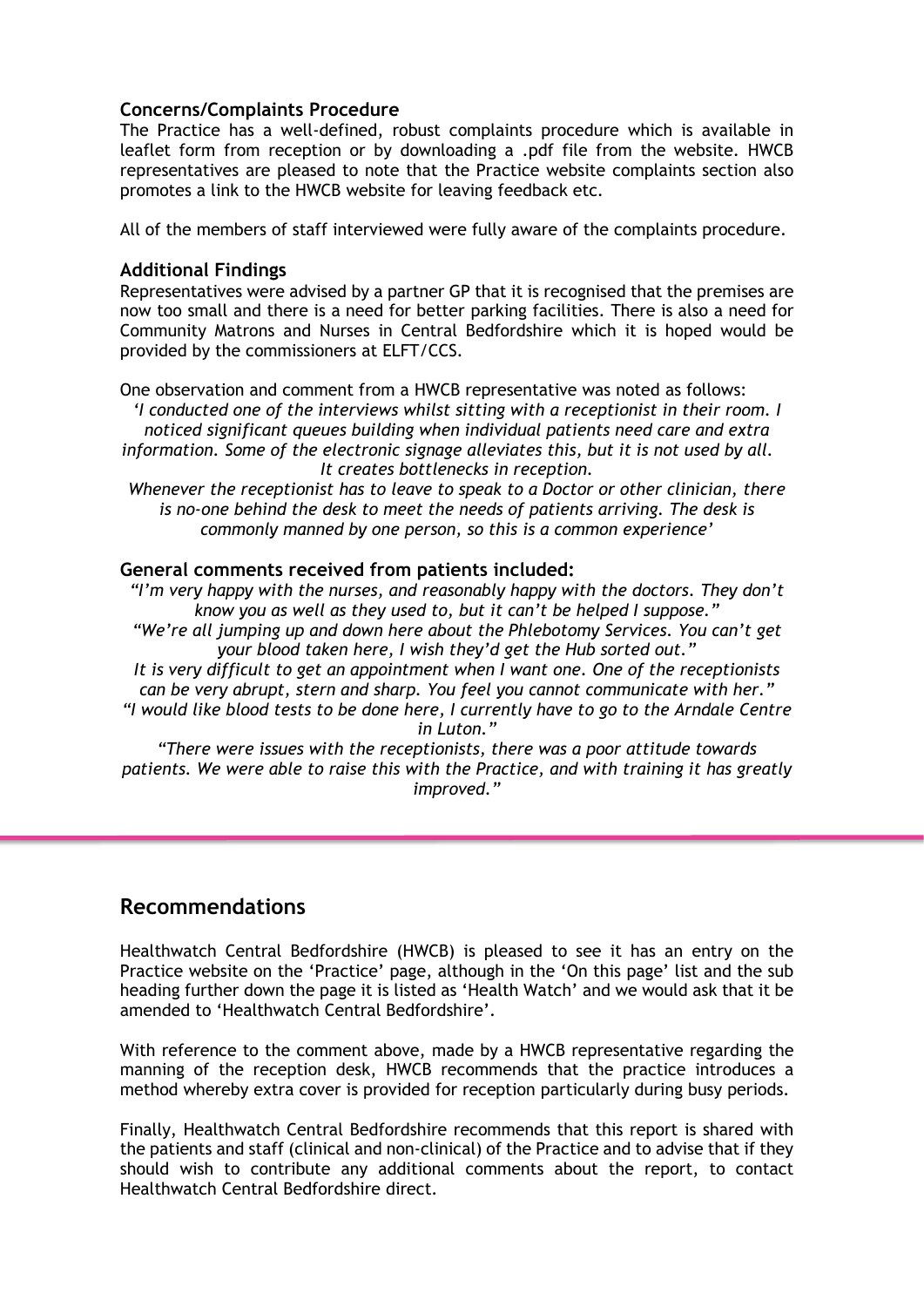# **Service Provider response**

# **Kingsbury Court response to Healthwatch Central Bedfordshire Enter and View Report**

Firstly, we would like to address the observation from the HWCB representative of our busy reception area. The reception team upstairs have CCTV to ensure that they are aware of any queues and the receptionist downstairs can ring a bell if they need help. We try to ensure there are always two reception staff downstairs and two upstairs, however, this has proven difficult for some time now. We are actively recruiting again and working with Bedfordshire college to address the issue.

We note your comment about HWCB having an entry on our website and we have updated the heading from Healthwatch to Healthwatch Central Bedfordshire with our website editor. We are pleased that you have mentioned the link on our website to HWCB for leaving feedback.

We are pleased to note that the patient group has found that we have been responsive to their wishes and ensured that our staff who may have a poor attitude have improved with training.

Since the visit in 2018 we have been looking at how we can increase the usage of our clinical rooms and we are going to be piloting a new system in 2019. This will involve having an additional clinic up to 3 days a week and extending the times that we use rooms. However, this additional capacity will mean that we will increase our use of locums as the partners cannot support additional clinics themselves. We are therefore aware that many patients will not be able to access their own GP, continuity of care is mentioned in your report. However, we use a small pool of locums and hopefully patients can rest assured that they will see a familiar face when they visit the practice.

The Partners and Team of Kingsbury Court Surgery January 2019

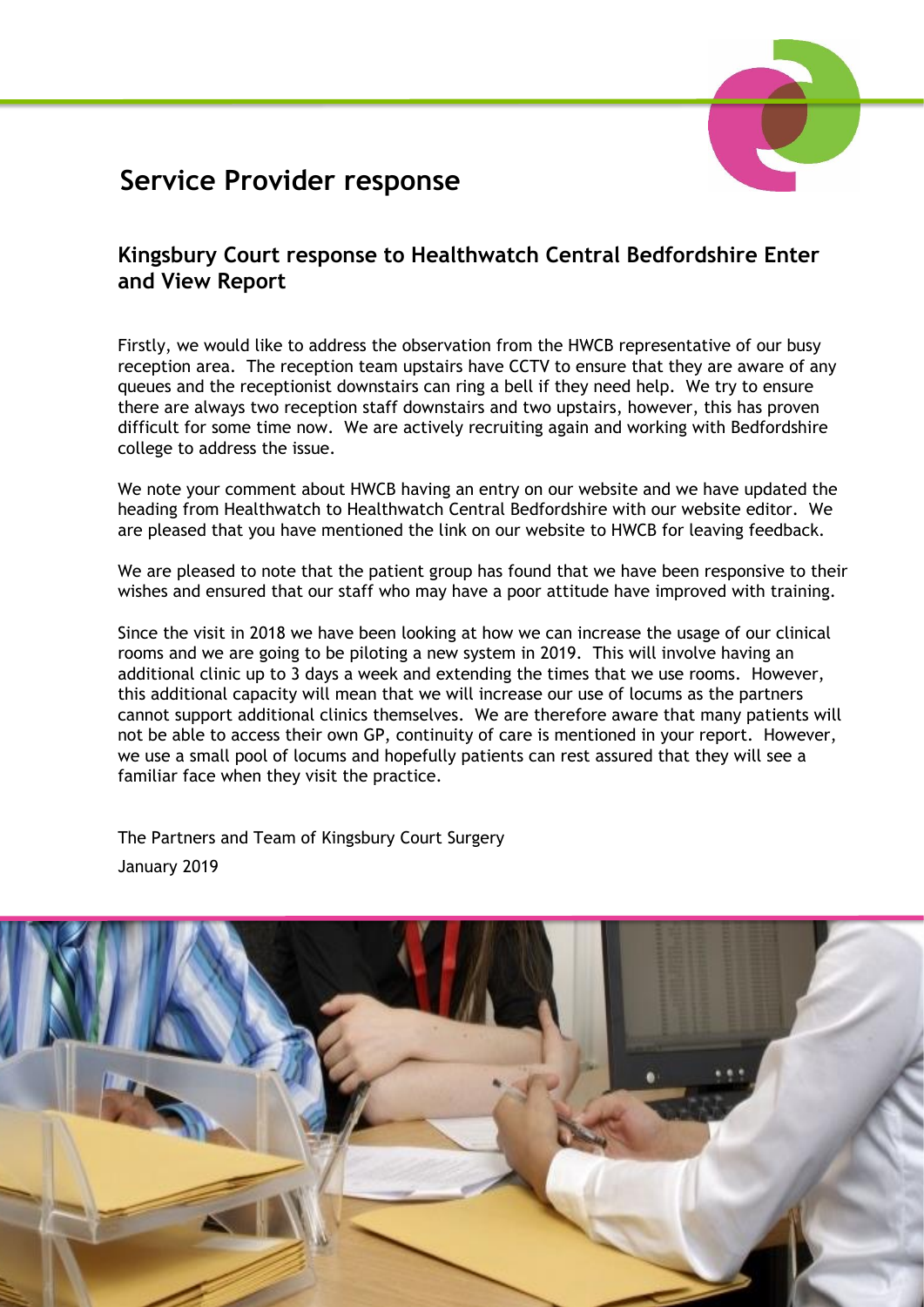



Healthwatch Central Bedfordshire (HWCB) is the local consumer champion promoting choice and influencing the provision of high quality health, social care and wellbeing services for all across Central Bedfordshire. This includes both adults and children. We are an independent organisation, commissioned by the local authority, to listen to the views of local residents on health and social care services, to speak up on their behalf and to help improve and drive up the quality of health and social care.

For more information please go to: [www.healthwatch-entralbedfordshire.org.uk](http://www.healthwatch-entralbedfordshire.org.uk/)

We are asking patients to complete this questionnaire, which forms part of HWCB's statutory function to 'Enter and View' publicly funded Health and Social Care premises. We would like to hear from patients about the services provided at this surgery in order to identify what good practice is and/or to make recommendations to change services for the better in the future.

Results from **13** patient questionnaires completed at Kingsbury Court Surgery are as follows:



**1. When you initially registered with the practice, was it easy/not easy?** 

An additional comment was given for the above question:

▪ *"I have been a patient since 1972"*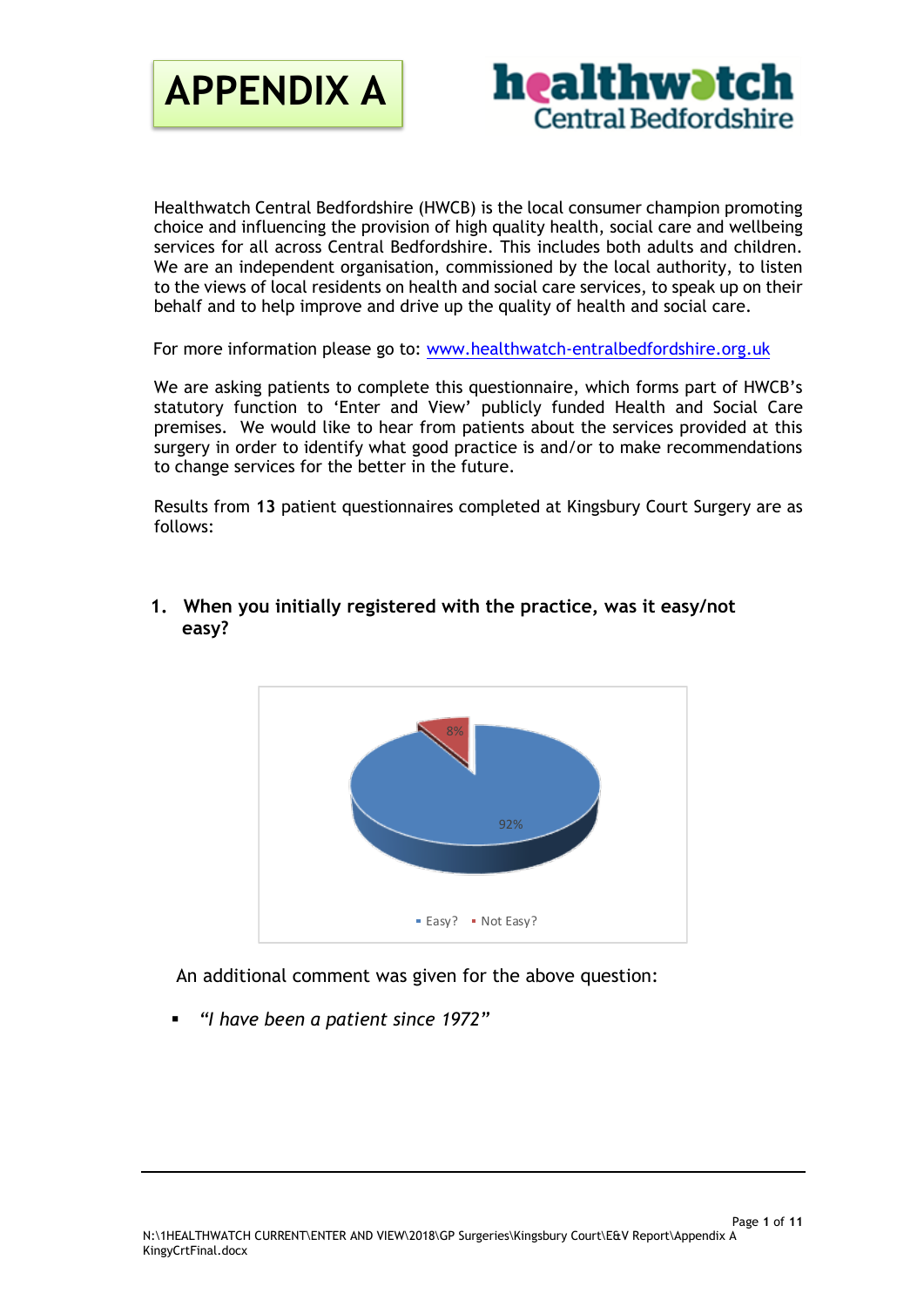



**2. When registering at the surgery did you receive a practice leaflet/handbook?**

# **3. How long have you been registered at this Practice?**

Answers to this question ranged from one year up to 70 years.



# **4. Have you been asked to complete a patient survey in the past year?**

## **5. What ways are there to book an appointment at the surgery?**

Patients, in general, understand the different ways available to book an appointment, with many knowing that they can book online as well as by telephone and in person at the surgery (reception). Additional comments were made concerning recent changes to the appointment booking system as follows: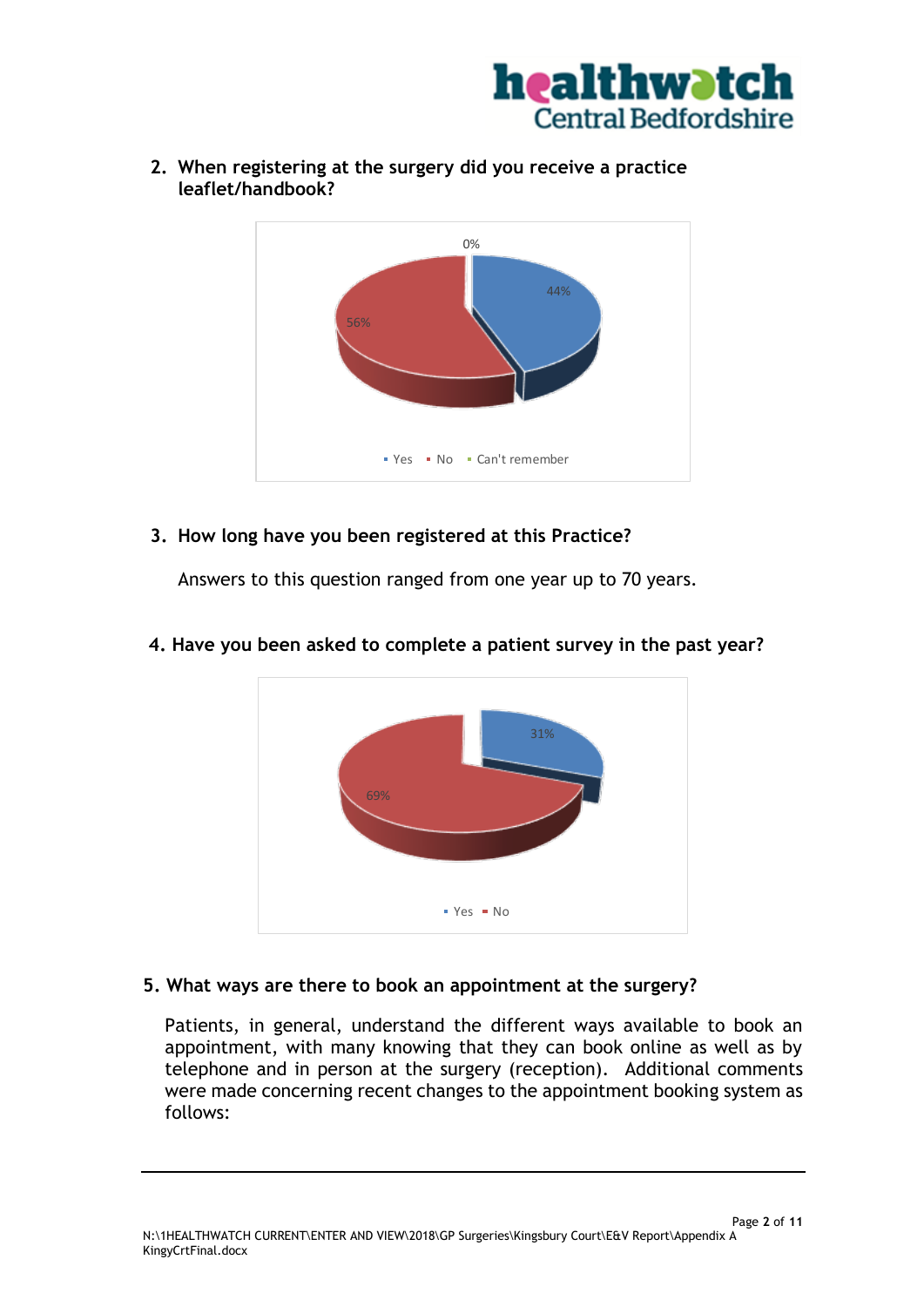

- *'I find having to ring at 8am in the morning quite stressful. I do try not to need an urgent appointment'.*
- *'Telephone first thing in the morning or book ahead once dates are released. Neither of it ideal. Frustrating for Patients'.*
- *'Recently changed. Ring up early morning or email or visit these are all for the same day. The easiest is to say you don't mind who you see'.*
- **6. Do you receive a text message to remind you of your appointment?**



**7. Do you receive a text message when you miss an appointment?**

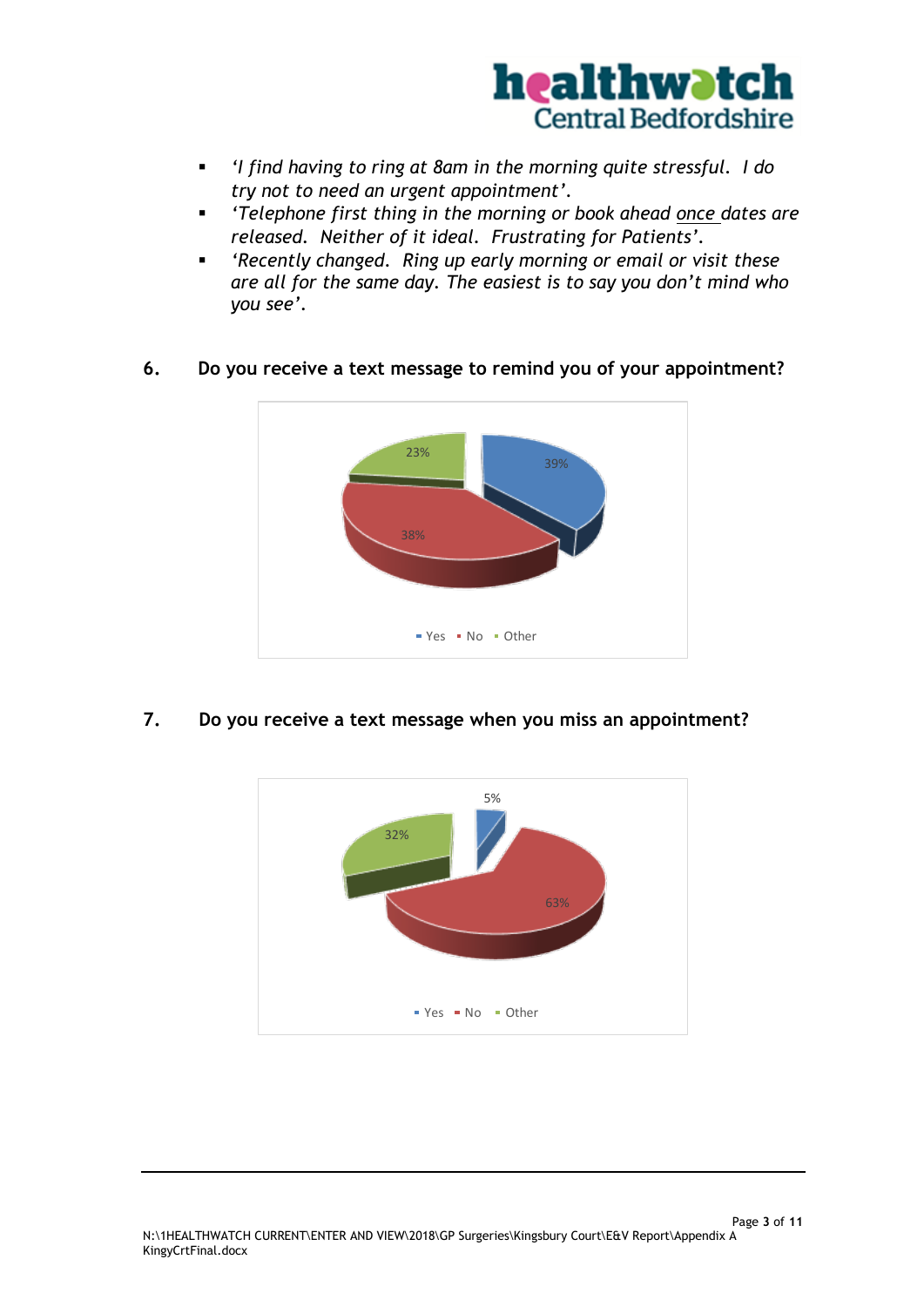

**8. When you arrive for your appointment, do you have to wait long?**



**9. When booking an appointment are the staff easy to interact with?** 



## **10. What do you do when you need to access out of hours care?**

Only a small number of respondents chose to comment on this question as generally most patients do not need to use this service. One patient used the question to complain that the doctor they had called via the out of hours service arrived late. In addition, the weekend doctor at the Health Centre was mentioned and dialling 111 or checking the website for an out of hours number was noted.

## **11. How do you receive your prescription?**

Most of the respondents, who commented on this question, confirmed that they had their prescription sent to the local pharmacy which are either picked up personally or delivered by the pharmacy to their home.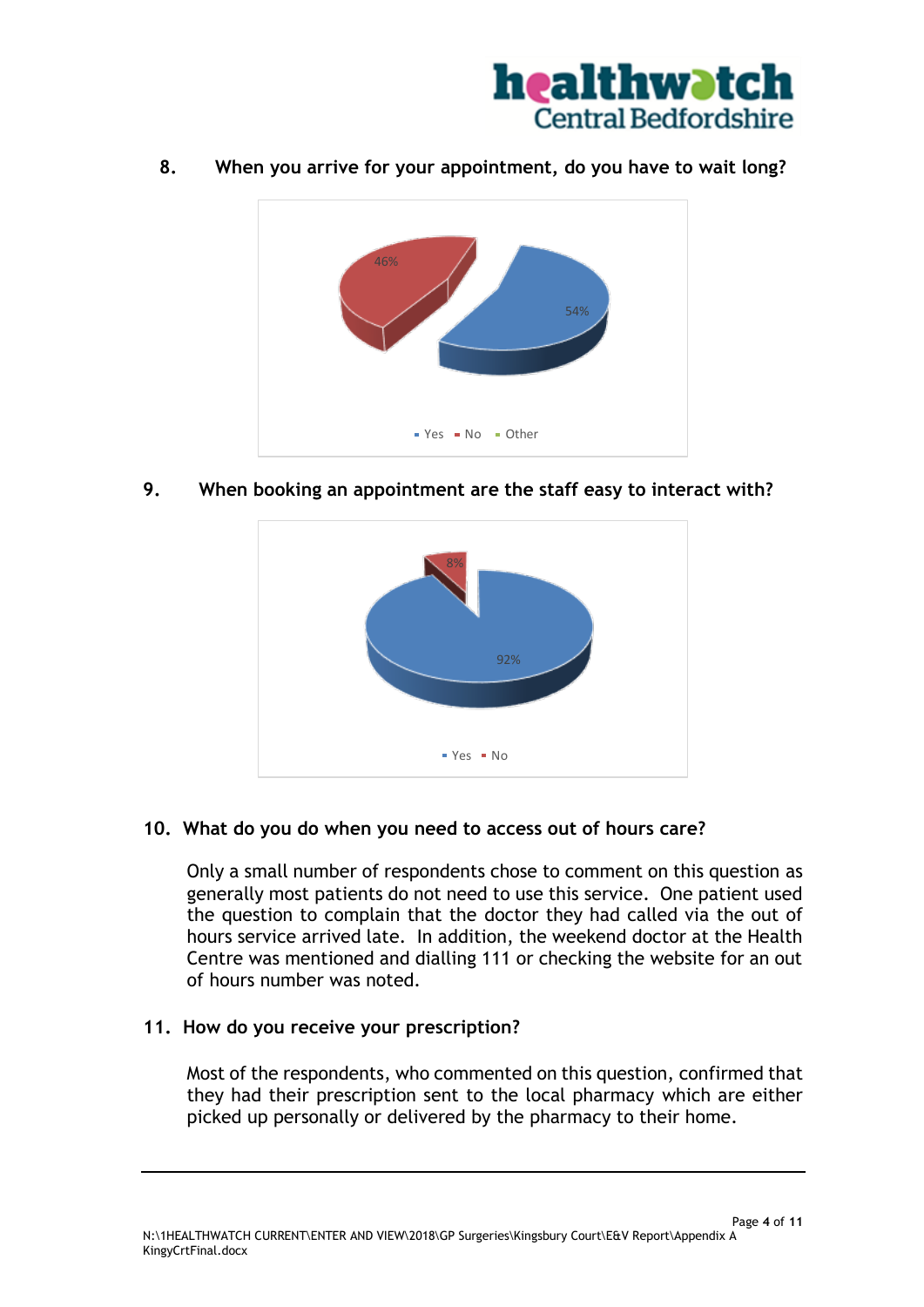

## **12. How long do you have to wait for a repeat prescription?**

Of those respondents who answered this question, the majority stated between two and four days. Only two respondents felt it was a week.

**13. Do you feel you can discuss your needs and concerns with your GP?** 



Although comments were not requested on this question, two respondents made the following statements:

- "I miss seeing just one doctor".
- "But depends on which GP I see. Unfortunately there is no continuity."

## **14. Do you feel your GP listens and considers your opinion?**



Again, no comments were requested but one respondent said: "Depends on which GP"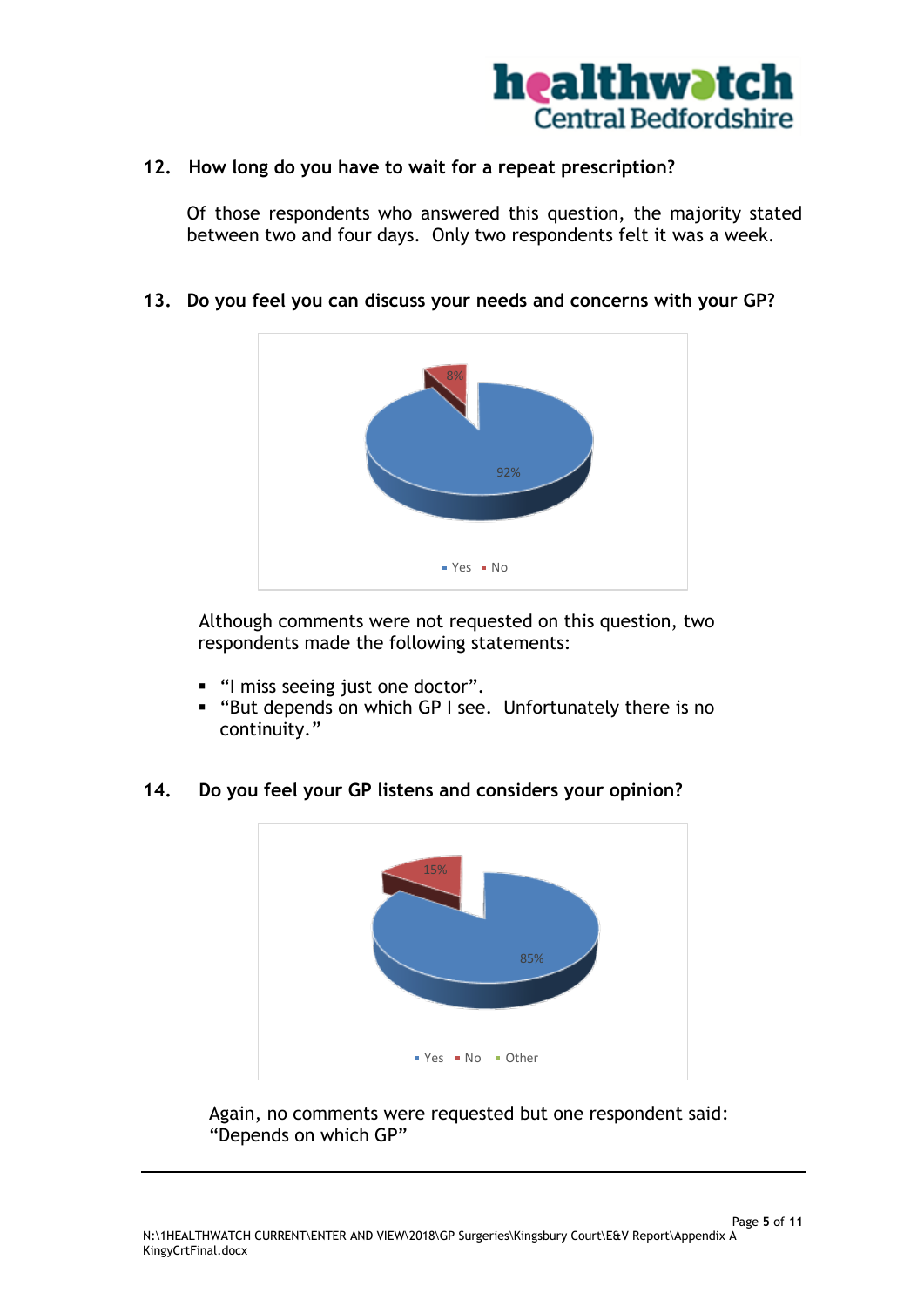



**15. Do you feel you are involved in decisions about your care and treatment?**

#### **16. Do the medical staff wash their hands before examining you?**

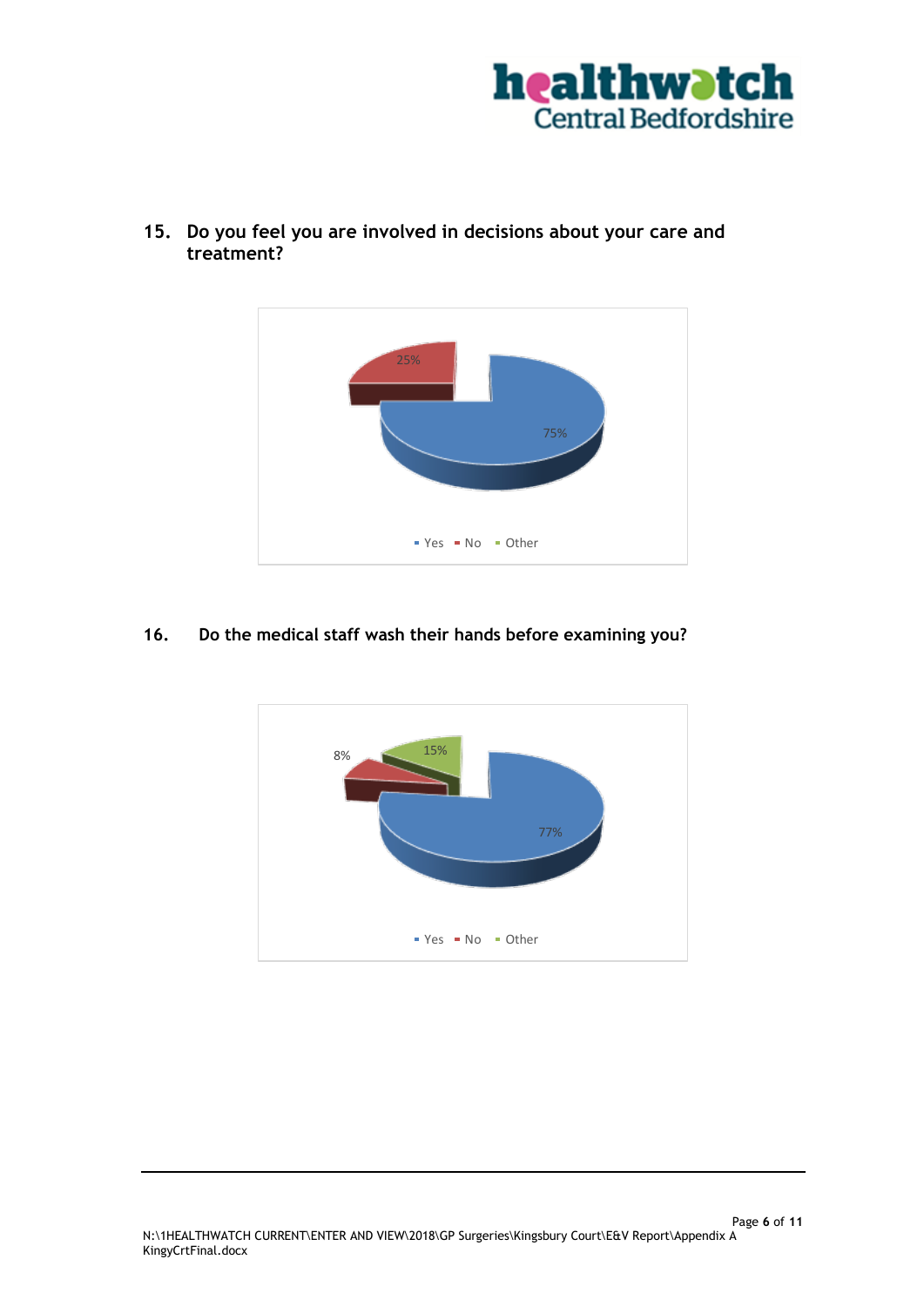

**17. Do the medical staff wear gloves when taking samples?**



**18. Are you able to choose whether you see a male or female GP?**



**19. Are there any practitioners you would rather not see?**

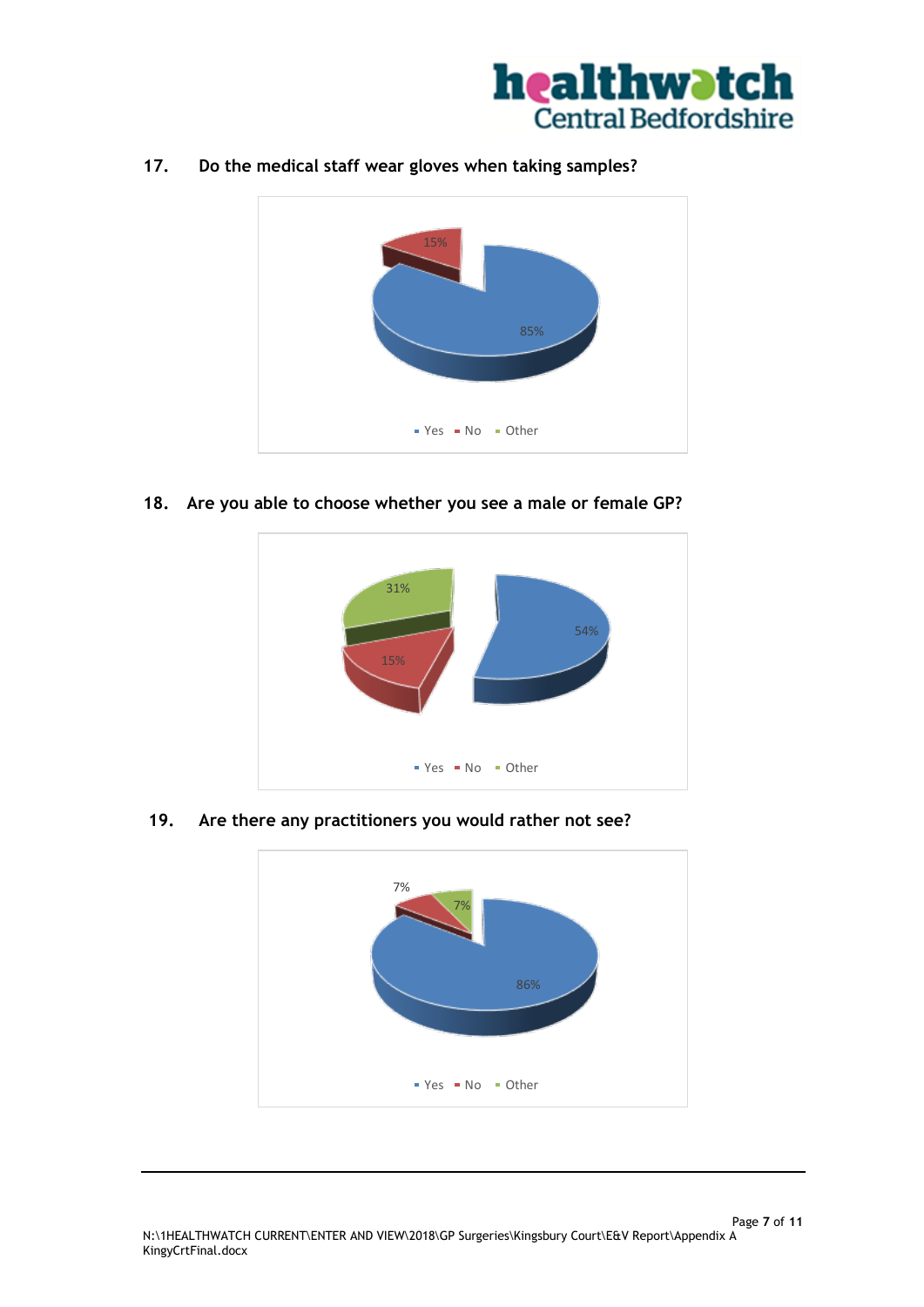

# **20. If you answered 'Yes' above, why is this?**

The following comment was the only comment on this question:

*"GPs are usually attentive, but patients can be pressurised because of the time slot; surgery depends on Locum support."*

**21. Is the reception staff/practice manager accessible and sensitive to your needs?**



One comment was also given on this question. *"Not always".*



# **22. Are there any language barriers when communicating with your surgery?**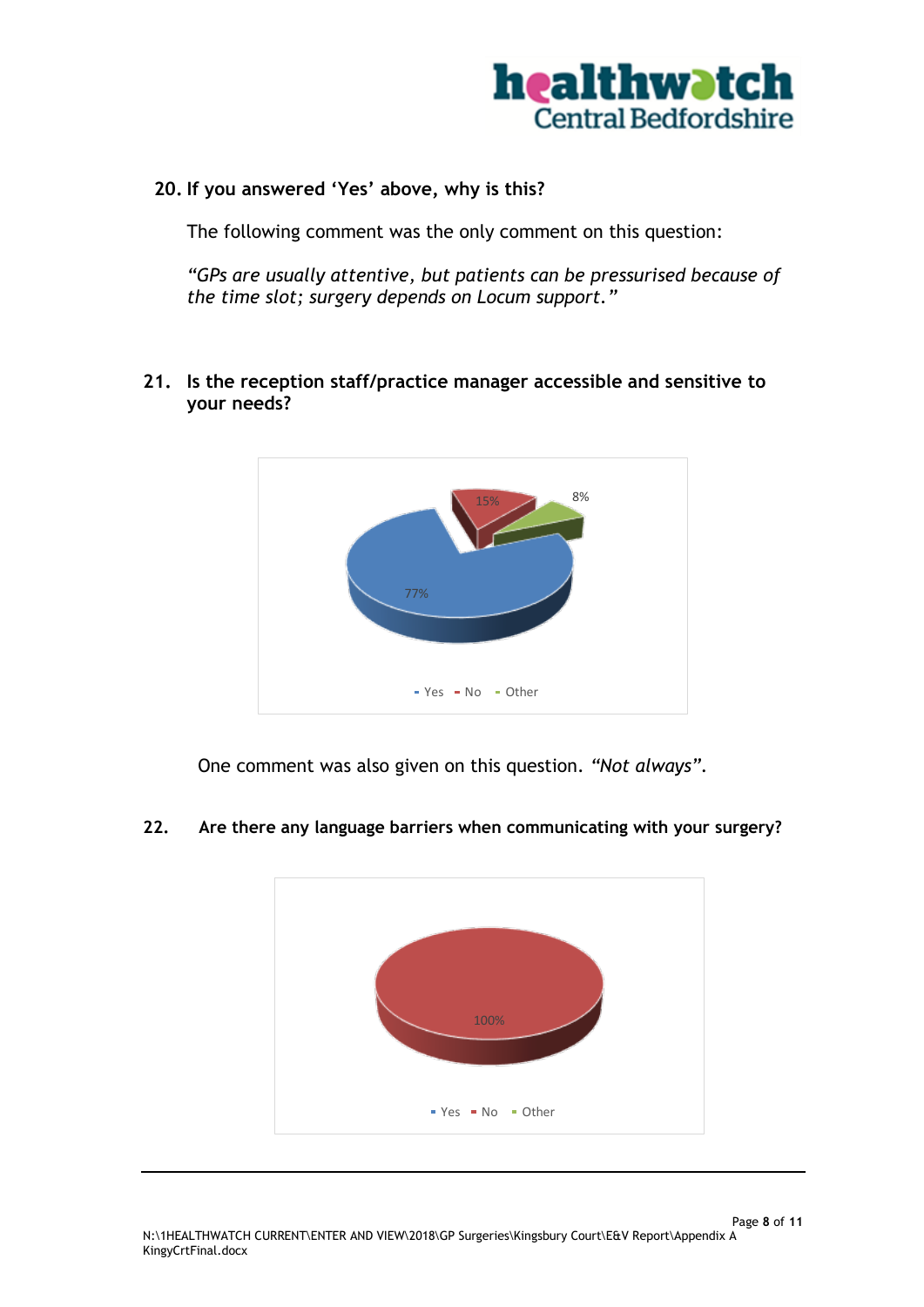



**23. On a scale of 1-10 how would you rate your overall quality, care, treatment and service at your surgery?**

The majority of people who answered this question rated the surgery with a score of either 8 or 9.

**24. Do you know how to make a complaint about the surgery or staff?**

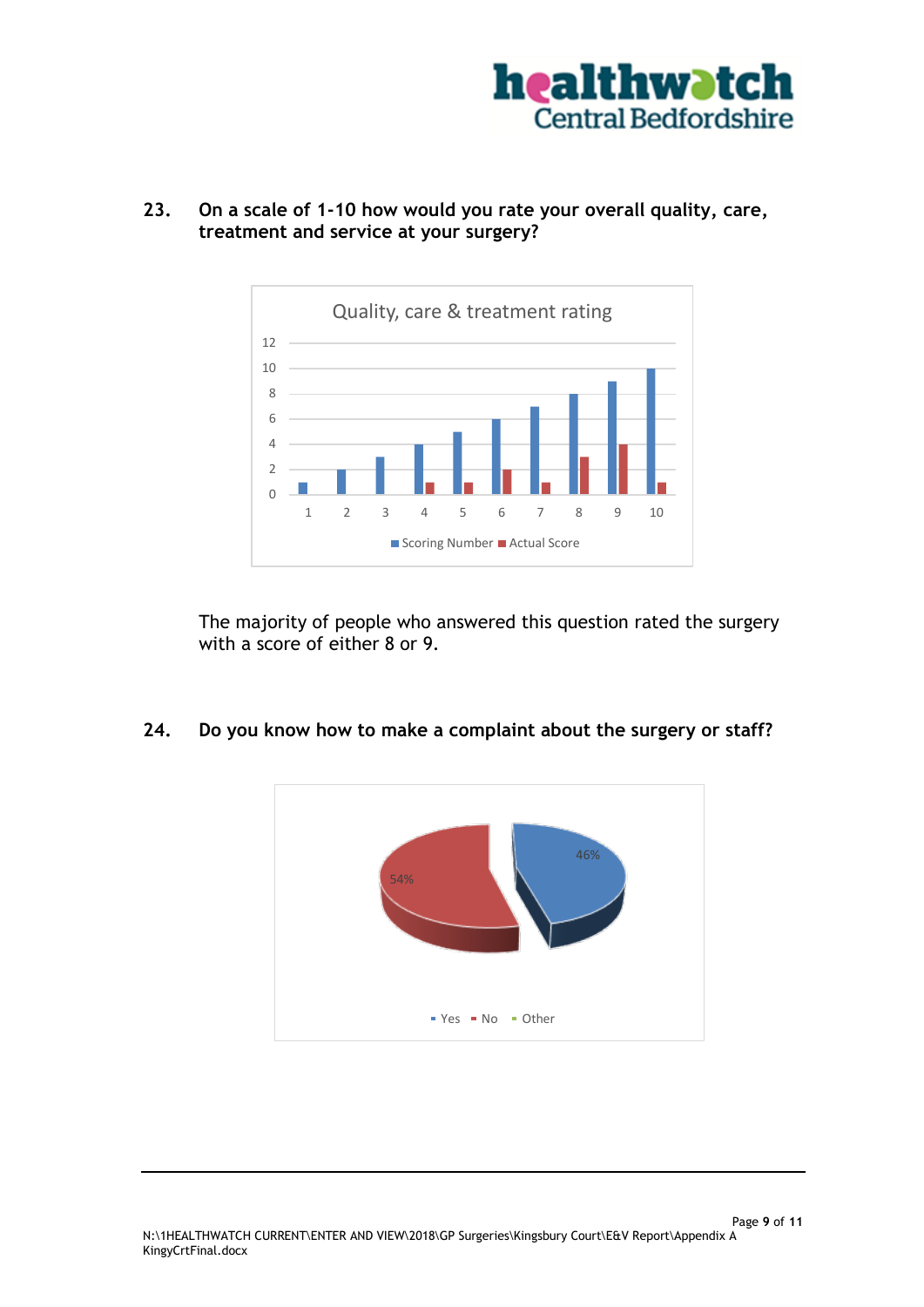



# **25. Do you know whether your surgery has a PPG?**

#### **26. Are you a member of the PPG?**



# **27. What changes do you feel the practice could make to improve the service for patients at this surgery?**

The responses to this question were varied - listed below:

- *A reduction in waiting time for appointments*
- *To be able to see one doctor*
- *To include a blood testing service. Two tier operation in Dunstable, patients for blood tests from some surgeries will have to go to the Arndale Centre, Luton.*
- *Concerned about the phlebotomy service moving out of area*
- *Provide blood pressure monitor in waiting area.*